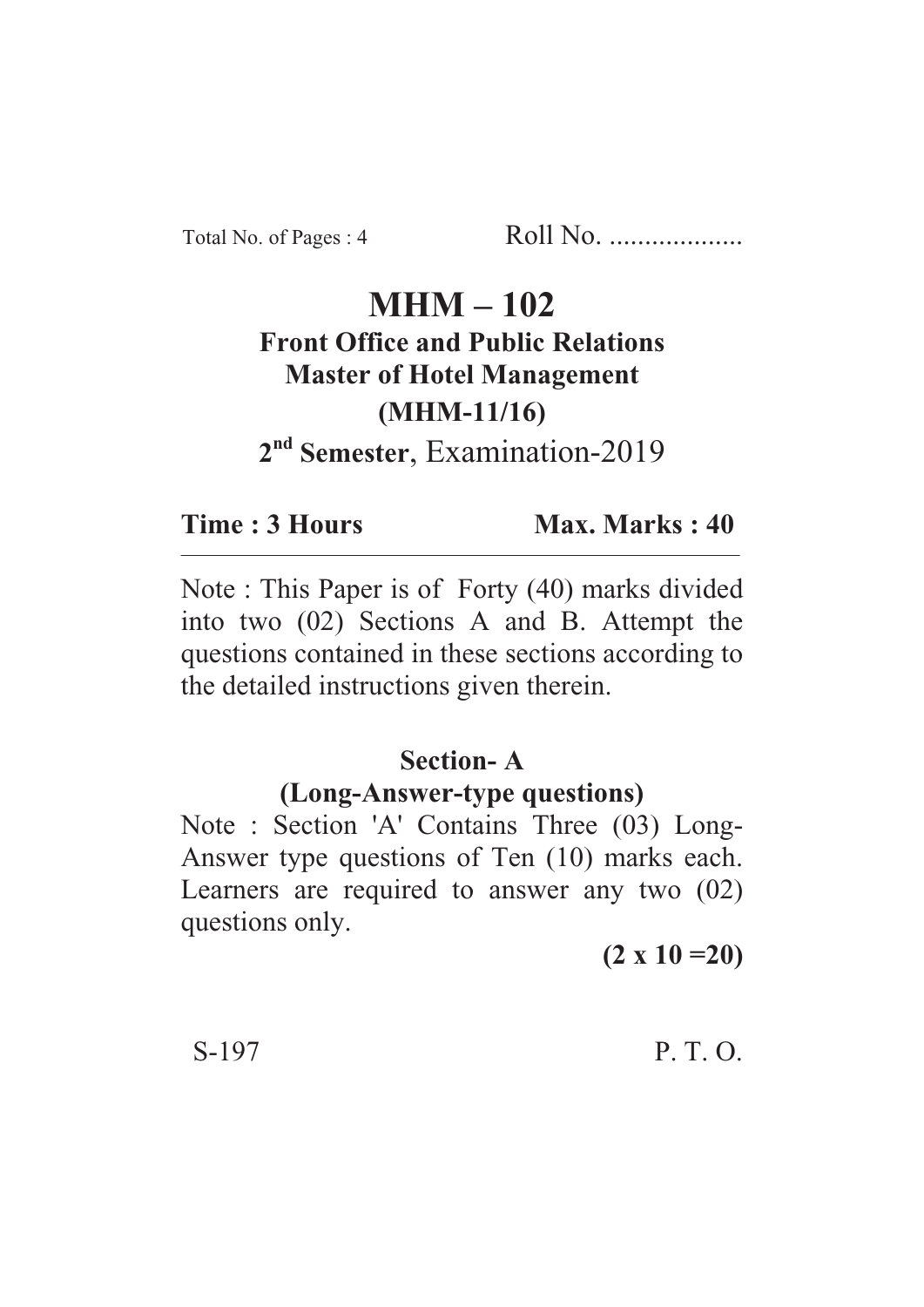- 1. Enlist the essential attributes of Front office Staff. Explain each qualities of front office staff in brief with examples.
- 2. Discuss the significance of Tourism in Hospitality Industry. What is meant by the term hospitality and how hospitality is rendered to customer's?
- 3. What is Registration? Explain the legal implications of Registration for the guest and hotels.

# **Section - B**

# **(Short-Answer-Type questions)**

Note : Section 'B' contains six (06) Short- answer type questions of Five (05) marks each. Learners are required to answer any Four (04) questions only.

**(4x5=20)**

S-197